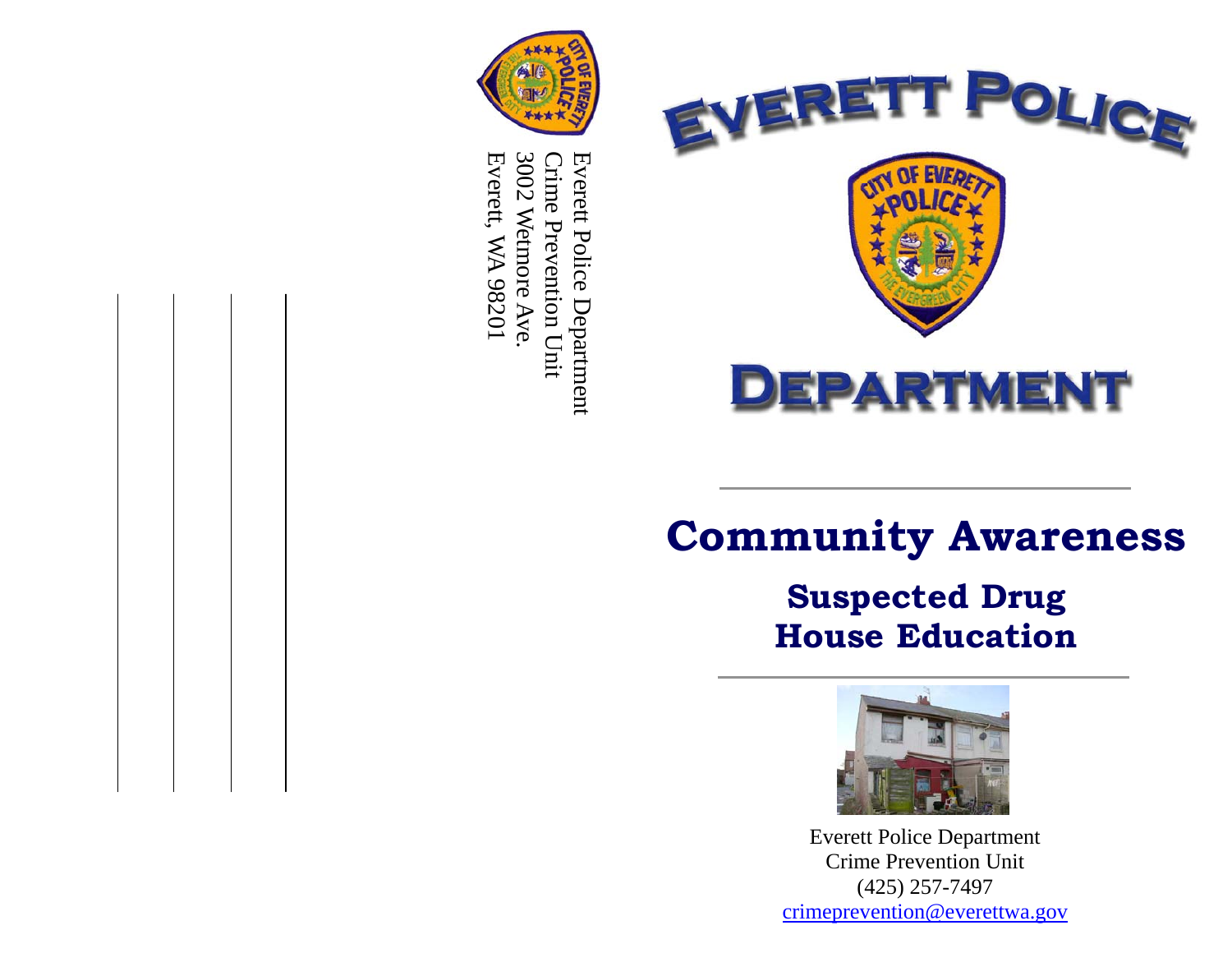## **Nuisance Drug Premises: Common Indicators:**

Thank you for contacting the Everett Police Department about a potential problem in your neighborhood.

This brochure provides basic information on nuisance drug premises, indicators for identifying a drug house, and log sheets to track nuisance drug locations.

Drugs are an irritant and a challenging problem in our community. Through active community involvement this problem can be addressed. But, citizens must be willing to act and take responsibility for protecting their neighborhoods.



The key is education and knowing what to look for, being a good witness, and protecting yourself. Education slows frustration by understanding what law enforcement may and may not do as actions cannot be taken on suspicion alone. If so,

drug houses would immediately be shut down – at the sacrifice of personal freedoms. The same Constitution protecting law-abiding citizens also protects suspected criminals. All citizens are free from unlawful searches and seizures of their person, vehicles, and homes.

The Everett Police Department is progressive and aggressively seeks to rid neighborhoods of crime. Sound legal cases are built to stand in court through the collection of tangible, credible evidence. When this process fails, criminals go free and return to your neighborhoods and scoff at the system they beat. Patience and vigilance is needed.







Typically, there are common activities associated with drug houses. Indicators alone do not prove a drug house exists. However, indicators provide reasonable suspicion that may warrant further investigation.

The following are indicators to look for:

#### Foot Traffic:

- Visitors walking to the residence,
- Unkempt, disoriented or paranoid visitors,
- Visitors carrying in tools or electronics and leaving with nothing, and
- Unusually full or heavy backpacks or bags.

#### Vehicle Traffic:

- Heavy or large volume influxes,
- Short stays of under 20 minutes,
- Clean plates on dirty cars,
- Damage vehicles, and
- Types consistent with stolen cars.

#### Change in Conditions:

- Trash or junk accumulation,
- Premise or yard deterioration, and
- Dismantling and leaving vehicles or machinery.

(Drug users often experience nervous energy and start projects but cannot concentrate or complete tasks.)

#### Surroundings:

- Increased neighborhood crimes, (Auto thefts, vehicle prowls)
- Neighbors exhibit unusual behavior and visit or defend drug house occupants.

#### Characteristics: • Garage door never opens,

- Closed blinds or boarded windows,
- Chemical containers brought in and out of residence,
- Drug paraphernalia left around neighborhood, and
- Chemical or caustic smells. (cat urine)

### Occupants:

- Diminished hygiene,
- Never leave and do not work,
- Awake or asleep for days,
- Unsupervised and neglected children,
- Unattended and neglected pets, and
- Numerous youth/teenage visitors.



#### Reporting Incidents:

Immediately call 911 for in-progress incidents that require an officer's response. Mail the enclosed Activity Log or call the Administrative Sgt. with questions.

#### Calling 911:

Call 911 if anyone's in immediate danger or a crime is occurring. Remain calm and speak clearly. Provide brief, specific answers as dispatchers follow protocol. Provide as many details as possible about the person/vehicle you are reporting. Make sure to provide your address and suspected drug houses address.